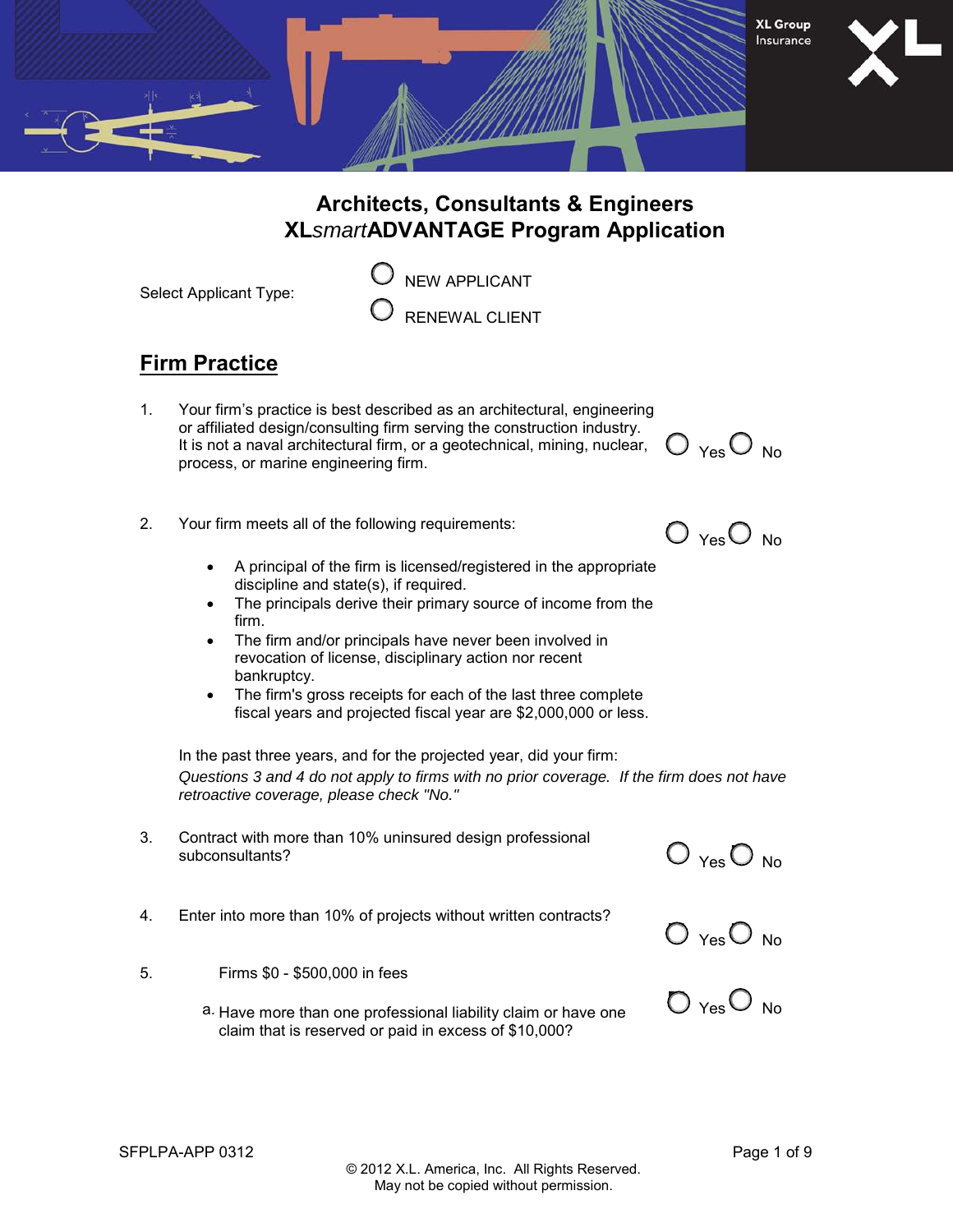Firms \$500,001 - \$2,000,000 in fees

b. Have more than two professional liability claims or have one claim that is reserved or paid in excess of \$25,000?

| ۷Α | N٥ |
|----|----|

#### **Comments:**

### **1**. **Firm Information**

| Firm's Short Name:      |  |
|-------------------------|--|
| Firm's Full Name:       |  |
| <b>Street Address:</b>  |  |
| <b>Mailing Address:</b> |  |
| City, State, Zip:       |  |
| Telephone:              |  |
| Facsimile:              |  |
| E-mail:                 |  |

# **2**. **Main Offices and Branches**

Percentage of **GROSS RECEIPTS** earned in main office and branches:

|                    | City | <b>State</b> | <b>Zip</b> | % of Fees |
|--------------------|------|--------------|------------|-----------|
| <b>Main Office</b> |      |              |            |           |
| <b>Branch 1</b>    |      |              |            |           |
| <b>Branch 2</b>    |      |              |            |           |

## **3. Firm History**

Date your firm was established:

## **Firm Personnel**

Please enter the number of personnel in your firm divided as indicated (Include each individual in only one category)

- \_\_\_\_\_\_\_ a. Principals (Do not include below)
- \_\_\_\_\_\_\_ b. Professionals (project managers, architects, engineers,
- scientist
	- \_\_\_\_\_\_\_ c. Technical (CAD operators, drafting, field, laboratory)
- **Lacks** d. Administrative and other
- **PERSONNEL TOTAL**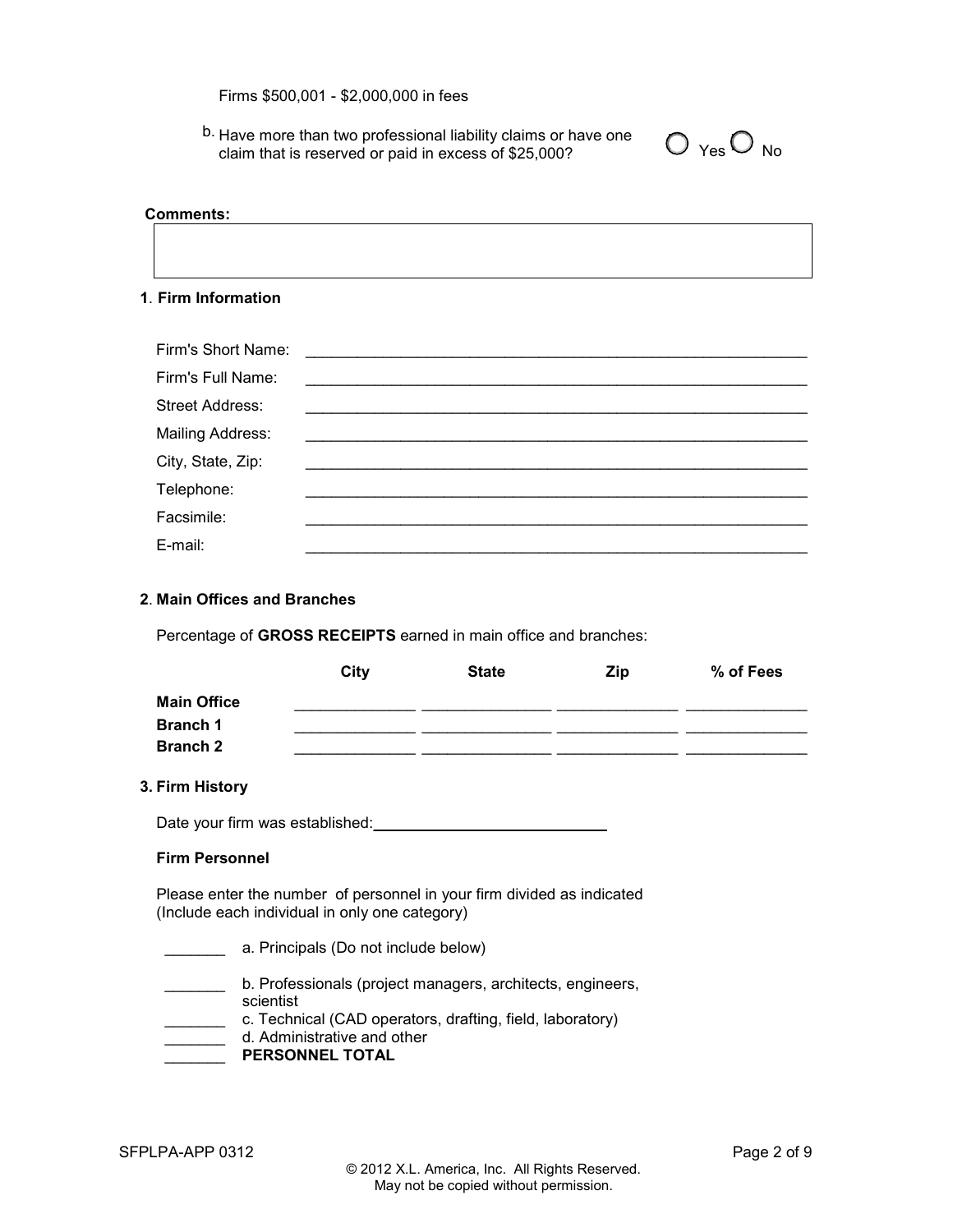#### **Pre-existing Entities**

Does your firm have any pre-existing entities?  $O_{\text{Yes}}O_{\text{No}}$ 



#### **Comments:**

| , , , , , , , , , , , , , , |
|-----------------------------|
|                             |
|                             |
|                             |
|                             |
|                             |
|                             |
|                             |
|                             |
|                             |
|                             |
|                             |
|                             |
|                             |
|                             |

## **4**. **Financial Information**

Please provide your firm's **GROSS RECEIPTS** attributable to the following years. Include all receipts for projects insured by project policies within the **GROSS RECEIPTS** column and list separately in the Project Policy Receipts column.

**GROSS RECEIPTS** means the EXACT dollar amount of your firm's gross revenues but not including interest income, rental income on real estate or sales and service taxes.

| Fiscal Year End<br>(mm/dd/yyyy) | <b>GROSS RECEIPTS</b> | <b>Project Policy</b><br>Receipts* |
|---------------------------------|-----------------------|------------------------------------|
| Estimated current year          |                       |                                    |
| Last complete year              |                       |                                    |
| Two years ago                   |                       |                                    |
| Three years ago                 |                       |                                    |

#### **5**. **Subconsultants**

Provide the percentage of your firm's **GROSS RECEIPTS** that were paid during the last year to subconsultants that have professional liability insurance.

| <b>Subconsultants</b>       | Insured for<br><b>Professional Liability</b> |  |
|-----------------------------|----------------------------------------------|--|
| Structural engineering      | %                                            |  |
| Other professional services | $\frac{0}{6}$                                |  |

#### **Comments:**

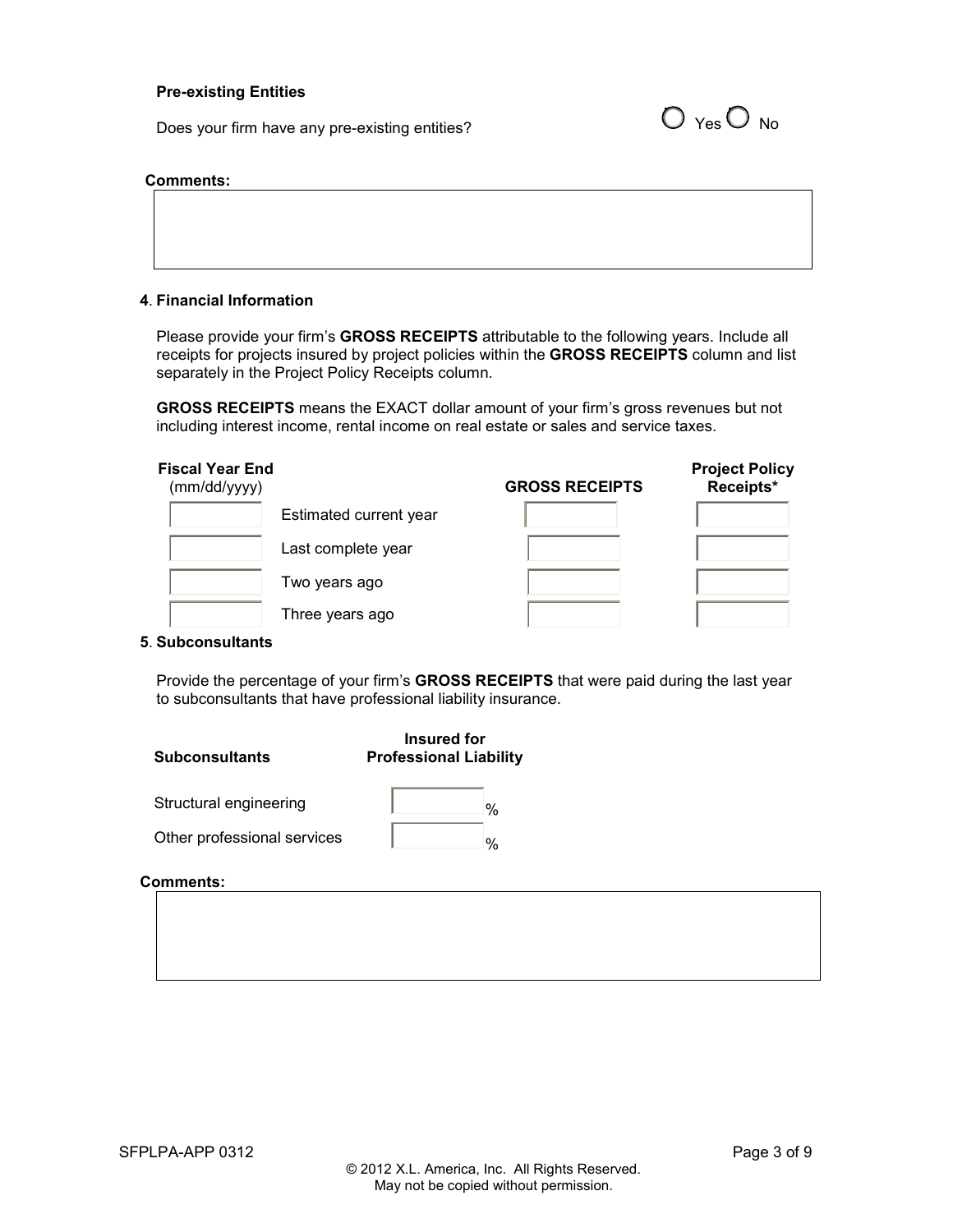What percentage of your firm's **GROSS RECEIPTS** during the last fiscal year were attributable to:

# **SERVICES**



- $\%$  a. Feasibility, programming, planning or economic studies?
- $%$  b. At-Risk Construction Management?
- $% c.$  Fast Track/Design Build as Prime?

# **PROJECTS**

| %             | a. | High Rise?                                                                                                        |
|---------------|----|-------------------------------------------------------------------------------------------------------------------|
| %             | b. | Single-family residential subdivisions?                                                                           |
| %             | c. | Residential Condominiums/PUDs/Timeshares?                                                                         |
| %             | d. | Custom homes?                                                                                                     |
| %             | e. | Apartments?                                                                                                       |
| %             | f. | All schools, colleges, and universities?                                                                          |
| %             | g. | Retail, malls, shopping centers?                                                                                  |
| %             | h. | Hotels?                                                                                                           |
| %             | i. | Office, warehouse, processing, manufacturing and production buildings?                                            |
| %             | j. | Restaurants?                                                                                                      |
| %             | k. | Utilities?                                                                                                        |
| %             | I. | Roads/highways?                                                                                                   |
| %             | m. | Sports facilities, arenas, convention facilities, grandstands, theaters,<br>amusement parks?                      |
| %             | n. | Transportation passenger terminals (excluding interior design and landscape<br>design services)?                  |
| %             | о. | Wastewater/sewage treatment plants or systems?                                                                    |
| %             | p. | Mines, quarries, tunnels, bridges or trestles?                                                                    |
| %             | q. | Parking garages, retirement homes, convalescent hospitals, or correctional<br>institutions?                       |
| $\%$          | r. | Dams//Reservoirs/Levees?                                                                                          |
| %             | S. | Structures for offshore or marine use: harbors, jetties, docks, piers, wharves?                                   |
| $\frac{0}{0}$ |    | PSA/Asbestos/Site Remediation?<br>Note: The sum of projects a – t can be less than 100% but must not exceed 100%. |

## **Comments:**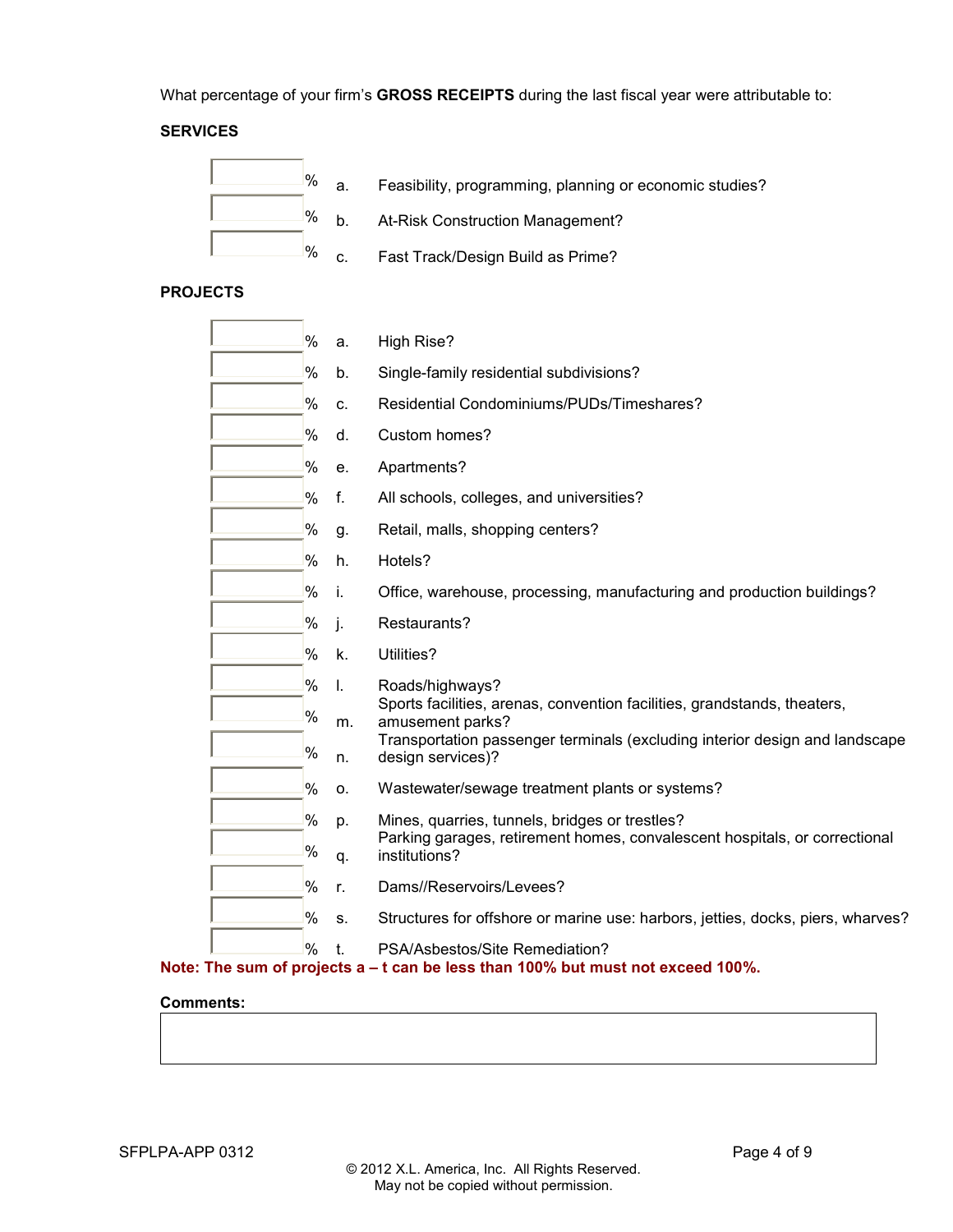## **DISCIPLINES**

Provide the percentages based on your firm's **GROSS RECEIPTS** attributable to the following disciplines provided by your firm (do not include percentages from work performed by your subconsultants).

| Estimated<br>current<br>year | Last<br>year |                                                                                                                           |
|------------------------------|--------------|---------------------------------------------------------------------------------------------------------------------------|
|                              |              | <b>ARCHITECTURE</b>                                                                                                       |
| %                            |              | Architecture<br>%                                                                                                         |
| %                            |              | Architectural planning (including<br>%<br>master planning)                                                                |
| %                            |              | Interior design and graphics<br>%                                                                                         |
| %                            |              | Landscape architecture<br>%                                                                                               |
|                              |              | <b>ENGINEERING</b>                                                                                                        |
| %                            |              | Structural engineering<br>$\%$                                                                                            |
| %                            |              | Civil engineering<br>$\%$                                                                                                 |
| %                            |              | Civil wastewater engineering<br>%<br>(municipal, non-industrial)                                                          |
| %                            |              | Land surveying<br>%                                                                                                       |
| %                            |              | Traffic engineering<br>%                                                                                                  |
| %                            |              | Mechanical engineering<br>$\%$                                                                                            |
| %                            |              | Acoustical engineering<br>%                                                                                               |
| %                            |              | <b>Electrical engineering</b><br>%                                                                                        |
| %                            |              | Illumination engineering<br>%                                                                                             |
| %                            |              | Environmental engineering<br>$\%$                                                                                         |
| %                            |              | Laboratories<br>%                                                                                                         |
| %                            |              | <b>Other Affiliated Disciplines</b><br>%<br>Please describe 'Other' Affiliated Disciplines in the Comments section below. |
| %                            |              | <b>DISCIPLINES TOTAL (must equal</b><br>%<br>100%)                                                                        |
| <b>Comments:</b>             |              |                                                                                                                           |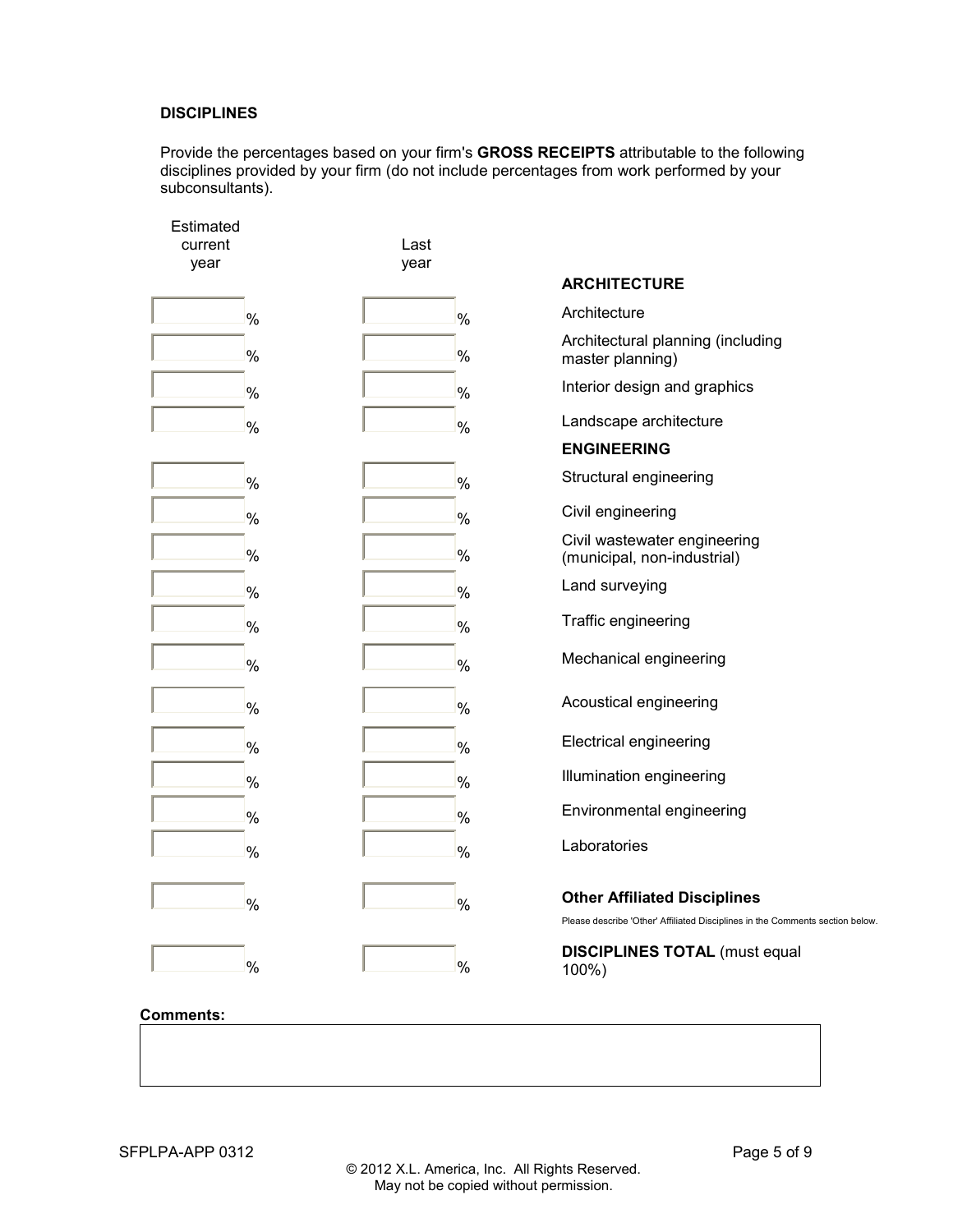#### **Foreign Projects**

In the past year, and in the projected year, did or will your firm earn more than 30% of its fees from projects outside the United States and  $\bigcup_{\mathsf{Yes}} \bigcup_{\mathsf{No}}$ 

### **CLAIMS**

In the last five years, how many **CLAIMS**\* have been made against your firm?

Claim means: a demand against you for money or services, or the filing of a suit or the initiation of arbitration proceeding naming you, seeking damages for an alleged error, omission or negligent act.

#### **CLAIM OR EVENT QUESTIONNAIRE**

| Name of project:      |                                           | Name of project:      |                                |
|-----------------------|-------------------------------------------|-----------------------|--------------------------------|
| Location of project:  |                                           | Location of project:  |                                |
| Date of loss:         |                                           | Date of loss:         |                                |
| Description of claim: |                                           | Description of claim: |                                |
| Status of claim:      | $\bigcirc$ Pending $\bigcirc$<br>Resolved | Status of claim:      | Pending $\bigcirc$<br>Resolved |

## **INSURANCE**

Provide the following information about your firm's professional liability insurance for the current year:

 $\Box$ Your firm currently has no professional liability insurance.

| Policy Start:        |                       |
|----------------------|-----------------------|
| Policy End:          |                       |
| Insurance Company:   |                       |
| Limits of Insurance: |                       |
| Deductible:          |                       |
| Premium:             |                       |
| Retroactive Date:    | FPA (Full Prior Acts) |

#### **Comments:**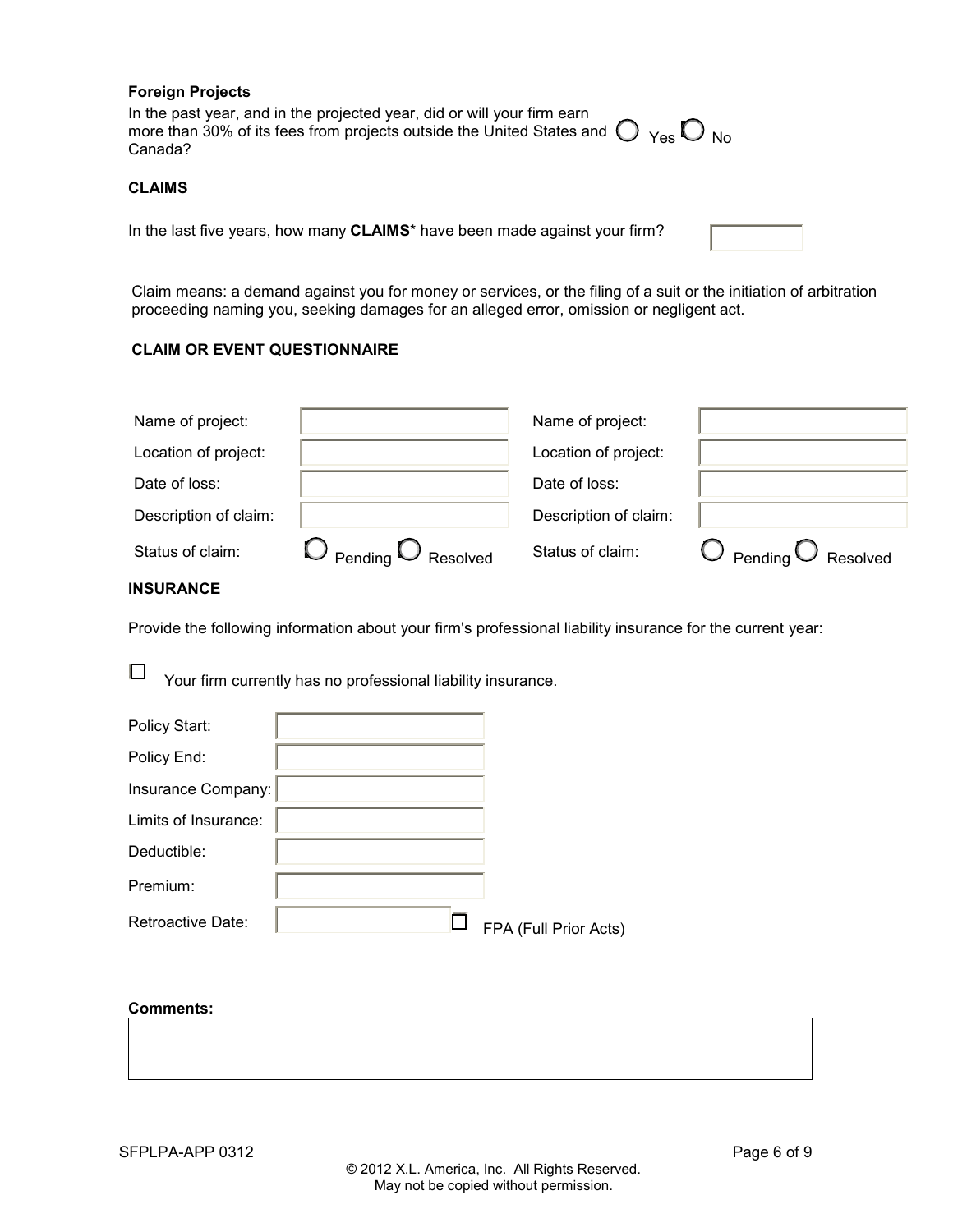## **FRAUD WARNINGS, CLAIMS REPRESENTATION, SIGNATURE**

### **CLAIMS-MADE BASIS**

This application is for professional liability insurance that is provided on a claims-made basis. The policy applies to claims arising out of your professional services performed on or after any retroactive date shown in the policy, and is subject to all policy terms, conditions, declarations and endorsements.

### **EXPENSE WITHIN LIMITS**

The policy contains a provision permitting claim expenses, including legal defense costs, to be applied against the deductible. Subject to restrictions in certain states, the payment of claim expenses reduces the limits of insurance available to pay claims, and the company has the right to designate legal counsel and uses panel counsel, as needed for claims covered by any insurance issued by the Company.

#### **APPLICANT FRAUD WARNINGS**

**NOTICE TO ARKANSAS APPLICANTS:** Any person who knowingly presents a false or fraudulent claim for pa yment of a I oss or ben efit or k nowingly presents false i nformation in a n application for i nsurance is gui lty of a c rime and m ay be subject to fines and confinement in prison.

**NOTICE T O C OLORADO APPLICANTS: I t i s u nlawful to k nowingly p rovide fa lse, incomplete, or misleading facts or information to an insurance company for the purpose of defrauding o r a ttempting to d efraud th e c ompany. P enalties m ay i nclude i mprisonment, fines, d enial o f i nsurance, an d ci vil d amages. Any i nsurance co mpany or ag ent o f an insurance company w ho k nowingly p rovides fa lse, i ncomplete, o r m isleading fa cts o r information to a policyholder or claimant for the purpose of defrauding or attempting to defraud th e p olicyholder o r c laimant w ith r egard to a s ettlement o r a ward p ayable fr om insurance p roceeds s hall b e r eported to th e C olorado d ivision o f i nsurance w ithin the department of regulatory agencies.**

**NOTICE TO DISTRICT OF COLUMBIA APPLICANTS: WARNING:** It is a crime to provide false or misleading information to an i nsurer for the pur pose of defrauding the insurer or any other person. Penalties include imprisonment and/or fines. In addition, an insurer may deny insurance benefits if false information materially related to a claim was provided by the applicant.

**NOTICE T O F LORIDA APPLICANTS:** Any per son w ho knowingly and w ith i ntent to i njure, defraud, or deceive any insurer files a statement of claim or an application containing any false, incomplete, or misleading information is guilty of a felony of the third degree.

**NOTICE TO KANSAS APPLICANTS:** A "fraudulent insurance act" means an act committed by any person who, k nowingly and with intent t o def raud, pr esents, c auses t o be pr esented or prepares with knowledge or belief that it will be presented to or by an insurer, purported insurer, broker or any agent thereof, any written statement as part of, or in support of, an application for the issuance of, or the rating of an insurance policy for personal or commercial insurance, or a claim for pa yment or other be nefit pursuant to a n insurance policy for commercial or personal insurance which such person k nows to contain m aterially false information concerning any fact material t hereto; or c onceals, f or t he pur pose of m isleading, i nformation c oncerning an y f act material thereto.

**NOTICE TO KENTUCKY APPLICANTS:** Any person who knowingly and with intent to defraud any insurance company or other p erson f iles a n application f or insurance containing any materially f alse information or c onceals, f or t he pur pose of misleading, i nformation c oncerning any fact material thereto commits a fraudulent insurance act, which is a crime.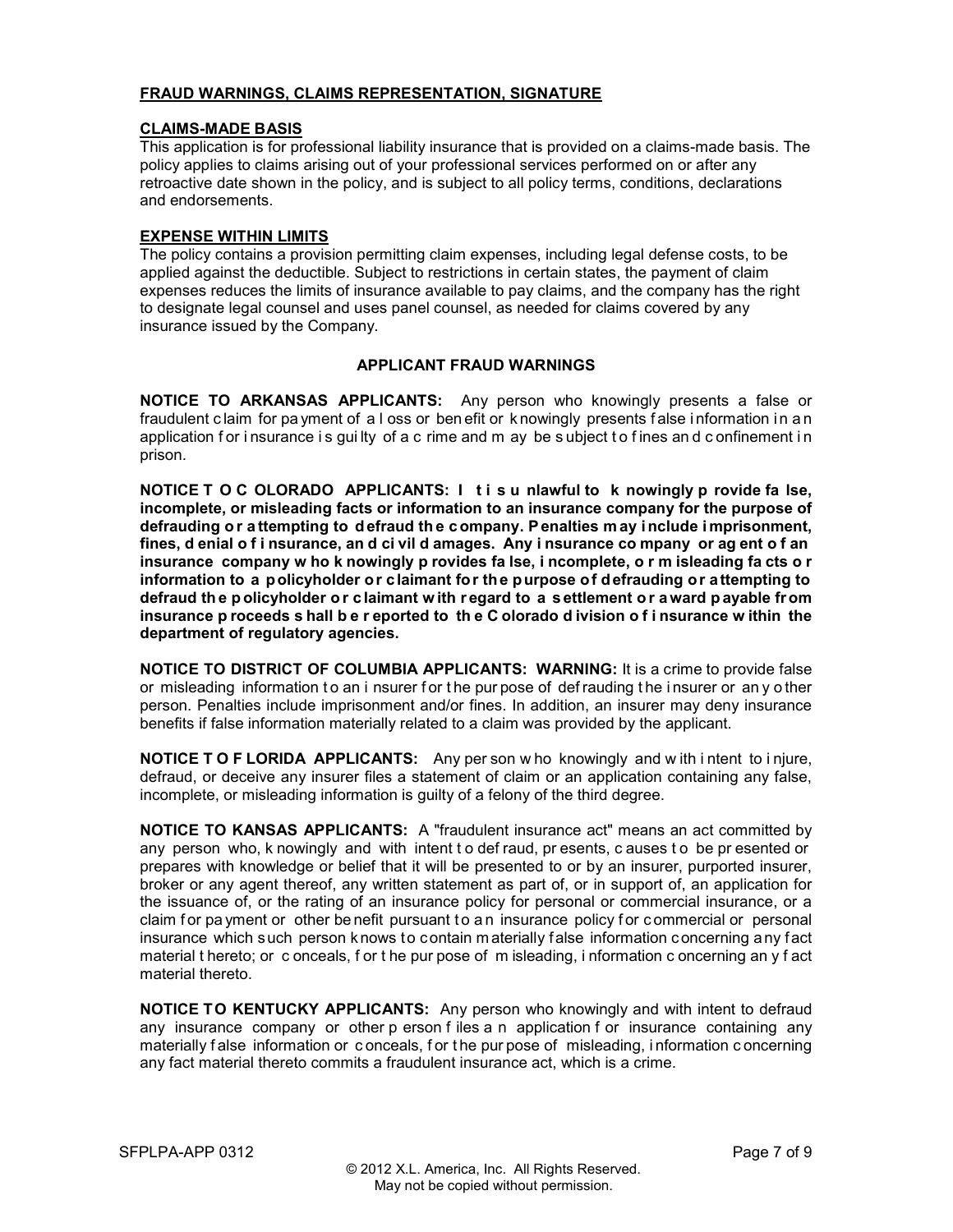**NOTICE TO L OUISIANA APPLICANTS:** Any person who knowingly presents a false or fraudulent claim for pa yment of a I oss or ben efit or k nowingly presents false i nformation in a n application for i nsurance is gui lty of a c rime and m ay be subject to fines and confinement in prison.

**NOTICE TO M AINE APPLICANTS:** It is a c rime to k nowingly provide false, i ncomplete or misleading i nformation to an insurance c ompany f or t he pur pose of def rauding t he c ompany. Penalties may include imprisonment, fines, or denial of insurance benefits.

**NOTICE TO M ARYLAND APPLICANTS:** Any per son w ho knowingly a nd w illfully pr esents a false or fraudulent claim for payment of a loss or benefit or who knowingly and willfully presents false information in an application for insurance is guilty of a crime and may be subject to fines and confinement in prison.

**NOTICE TO NEW JERSEY APPLICANTS:** Any person who includes any false or misleading information on an application for an insurance policy is subject to criminal and civil penalties.

**NOTICE T O NEW MEXICO APPLICANTS:** ANY PERSON WHO KNOWINGLY PRESENTS A FALSE OR FRAUDULENT CLAIM FOR PAYMENT OF A LOSS OR BENEFIT OR KNOWINGLY PRESENTS FALSE INFORMATION IN AN APPLICATION FOR INSURANCE IS GUILTY OF A CRIME AND MAY BE SUBJECT TO CIVIL FINES AND CRIMINAL PENALTIES.

**NOTICE TO NEW YORK APPLICANTS: All Commercial Insurance, Except As Provided for**  Automobile I nsurance: Any person who k nowingly and with intent to defraud any insurance company or other person files an application for insurance or statement of claim containing any materially f alse information, or c onceals f or t he pur pose of misleading, i nformation c oncerning any fact material thereto, commits a fraudulent insurance act, which is a crime, and shall also be subject to a civil penalty not to exceed five thousand dollars and the stated value of the claim for each such violation.

**NOTICE TO OHIO APPLICANTS:** Any person who, with intent to defraud or knowing that he is facilitating a fraud against an insurer, submits an application or files a claim containing a false or deceptive statement is guilty of insurance fraud.

**NOTICE T O O KLAHOMA APPLICANTS: WARNING**: A ny person who k nowingly, a nd with intent to injure, defraud or deceive any insurer, makes any claim for the proceeds of an insurance policy containing any false, incomplete or misleading information is guilty of a felony.

**NOTICE T O PENNSYLVANIA APPLICANTS: All C ommercial I nsurance, E xcept As Provided for Automobile Insurance:** Any person who knowingly and with intent to defraud any insurance c ompany or other per son f iles a n application f or i nsurance or s tatement of c laim containing any materially false information or conceals for the purpose of misleading, information concerning any fact m aterial thereto commits a f raudulent insurance act, which is a crime and subjects such person to criminal and civil penalties.

**NOTICE TO PUERTO RICO APPLICANTS: Any person who knowingly and with the intention of defrauding presents false information in an insurance application, or presents, helps, or causes the presentation of a fraudulent claim for the payment of a loss or any other benefit, or presents more than one claim for the same damage or loss, shall incur a felony and, upon conviction, shall be sanctioned for each violation by a fine of not less than five thousand dollars (\$5,000) and not more than ten thousand dollars (\$10,000), or a fixed te rm o f imprisonment fo r th ree (3 ) years, or b oth p enalties. Should a ggravating circumstances [be] present, the penalty thus established may be increased to a maximum of five (5) years, if extenuating circumstances are present, it may be reduced to a minimum of two (2) years.**

**NOTICE T O RHO DE I SLAND APPLICANTS:** Any per son who k nowingly presents a f alse or fraudulent c laim for pa yment of a l oss or ben efit or k nowingly presents f alse i nformation i n a n application for i nsurance is gui lty of a c rime and m ay be subject to fines and confinement in prison.

SFPLPA-APP 0312 Page 8 of 9